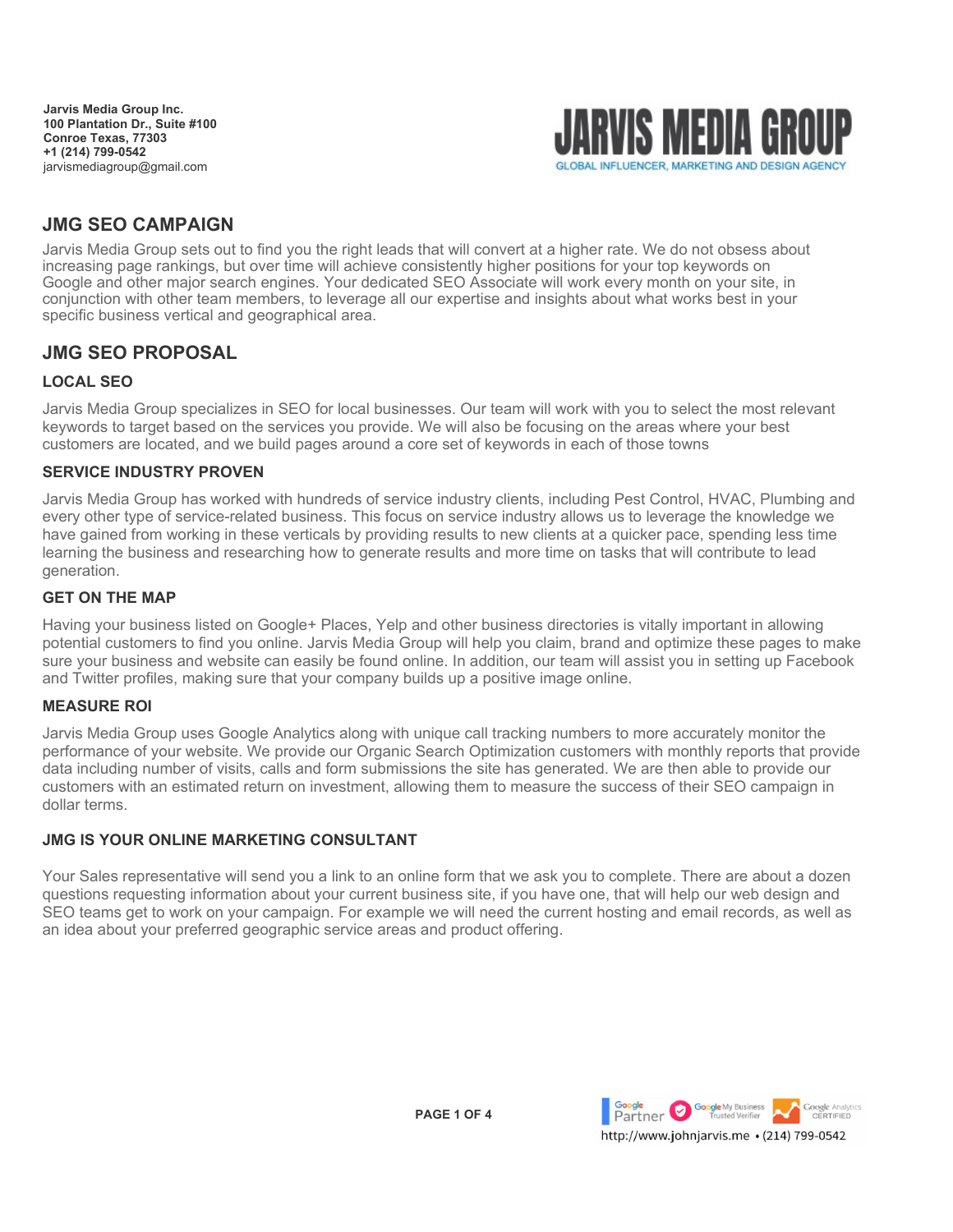**Jarvis Media Group Inc. 100 Plantation Dr., Suite #100 Conroe Texas, 77303 +1 (214) 799-0542** jarvismediagroup@gmail.com



## **SEO CAMPAIGN CALENDAR**

An SEO campaign is a long-term proposition". While your new website instantly reflects your brand and describes your business, attracting visitors to the site through organic search takes time. It will probably be 4-6 months before we can start to see increased visitor counts, and a full 8-12 months before you begin to rank close to established businesses in your area, and we can then make sense of seasonal variations in numbers.

lf you are looking for a rapid injection of website leads, then you would need to invest in o Pay Per Click campaign. Ask your Sales Pep or Jarvis Media Group team contact for more information.



\*Site timelines can vary depending on size of website and client responsiveness

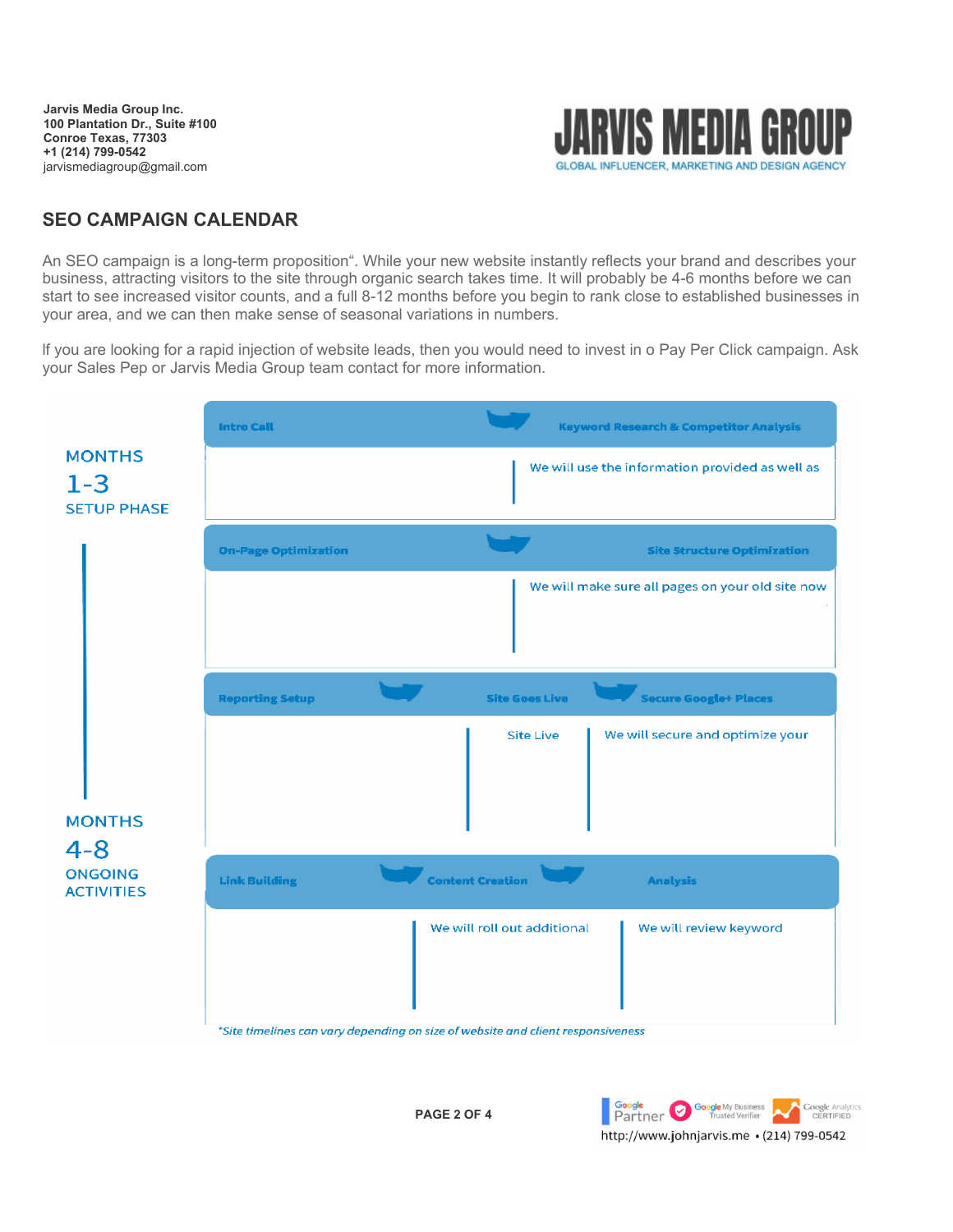

| <b>ACTIVITY</b>                 | <b>DESCRIPTION</b>                                                                                                                                                                                                                                   |
|---------------------------------|------------------------------------------------------------------------------------------------------------------------------------------------------------------------------------------------------------------------------------------------------|
| Account Setup and Signoff       | An SEO Specialist and Web Design Specialist will be assigned to<br>your account and work with you to build a site that matches<br>your requirements. We encourage clients to go live quickly and<br>then fine-tune content based on initial results. |
| <b>Content Plan</b>             | Define a content plan to steadily build out site to cover<br>expanded service areas and products.                                                                                                                                                    |
| Reporting                       | The first week of every month we will publish a detailed report<br>for you on keywords, SERPs ranking, links and ROI dashboard.<br>We will send you an email reminder and link to the reporting<br>portal.                                           |
| Report analysis and feedback    | Your SEO Specialist is available to hold a monthly review of<br>your numbers and to plan online actions that match your<br>business goals. Our most successful clients frequently engage<br>with us to discuss the reporting.                        |
| Optimization and Site Authority | We refine the page content on your site to ensure all keywords<br>we agree to target will lift your rankings                                                                                                                                         |
| Search Engine Submissions       | When major changes are made to your site we submit a<br>revised sitemap to Google, Yahoo and Bing so that they revisit<br>and index your site.                                                                                                       |
| Google Analytics                | Google Analytics tracking code will be installed on your site.<br>This allows us to report on traffic to your site, and interpret<br>both the behavior and demographics of your target audience.                                                     |
|                                 |                                                                                                                                                                                                                                                      |